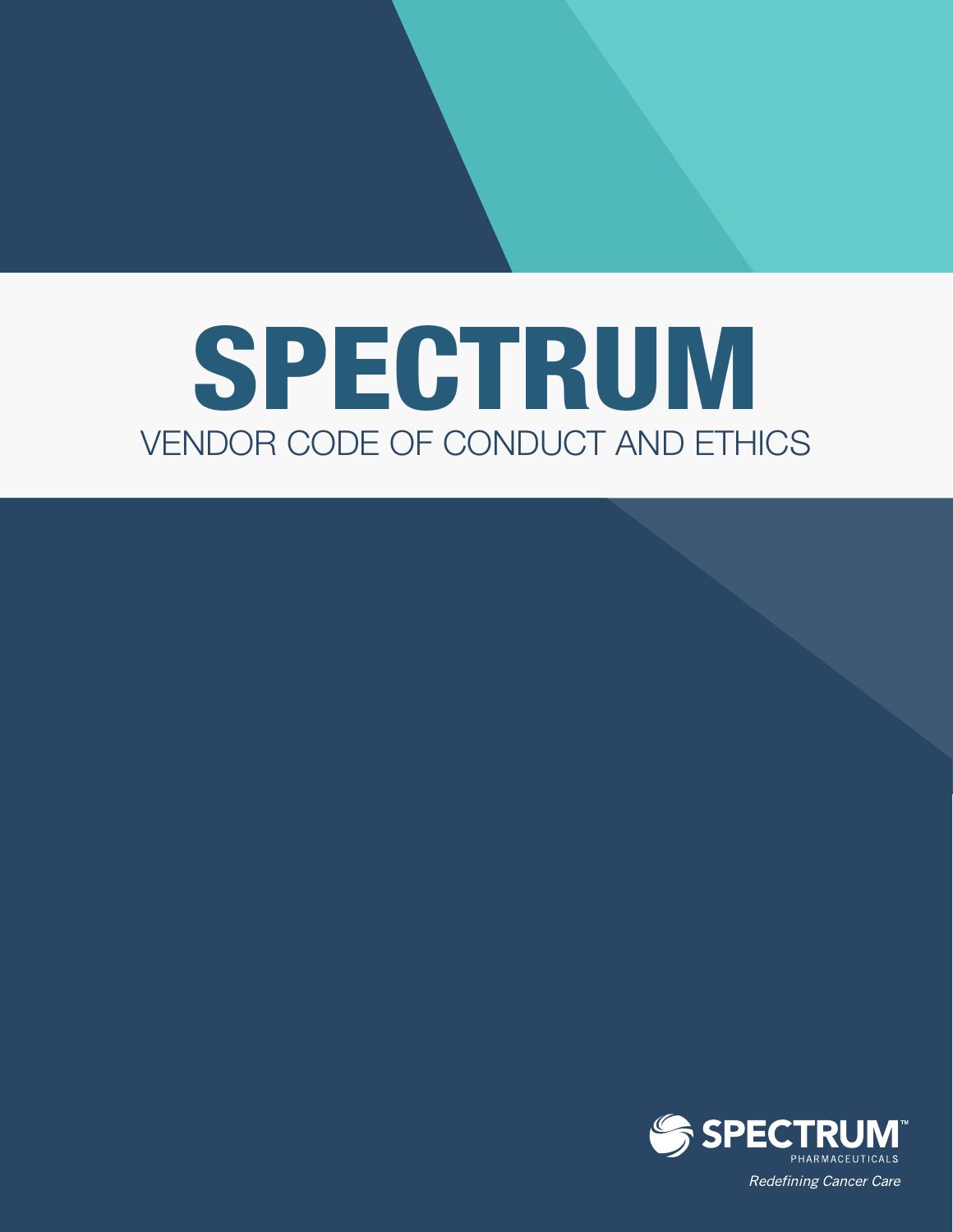

# TABLE OF CONTENTS

- OVERVIEW ---------------------------------- 4-8
	- » Letter from the CEO
	- » Purpose, Severability and Company Information
	- » Spectrum's Foundation
	- » Background
	- » Due Diligence Screening
- ETHICS -----------------------------------------9
	- » Transparency and Disclosure of Information
	- » Anti-Bribery and Anti-Corruption
	- » Protection of Intellectual Property and Confidential Information

#### • MANAGEMENT ACCOUNTABILITY ----------- 10

- » Management Accountability and Responsibility
- » Management Systems and Governance
- » Conflicts on Interest
- » Insider Trading
- » Press
- COMPLIANCE ------------------------------ 11-12
	- » Risk Assessment and Management
	- » Audits and Assessments
	- » Documentation and Records
	- » Training and Communication
	- » Corrective Action Process
	- » Grievance Mechanism and Whistleblower Protection
	- » Privacy and Data Protection
- HUMAN RIGHTS ------------------------------ 13
	- » Anti-Discrimination
	- » Anti-Harassment and Abuse
	- » Prevention of Involuntary Labor and Human Trafficking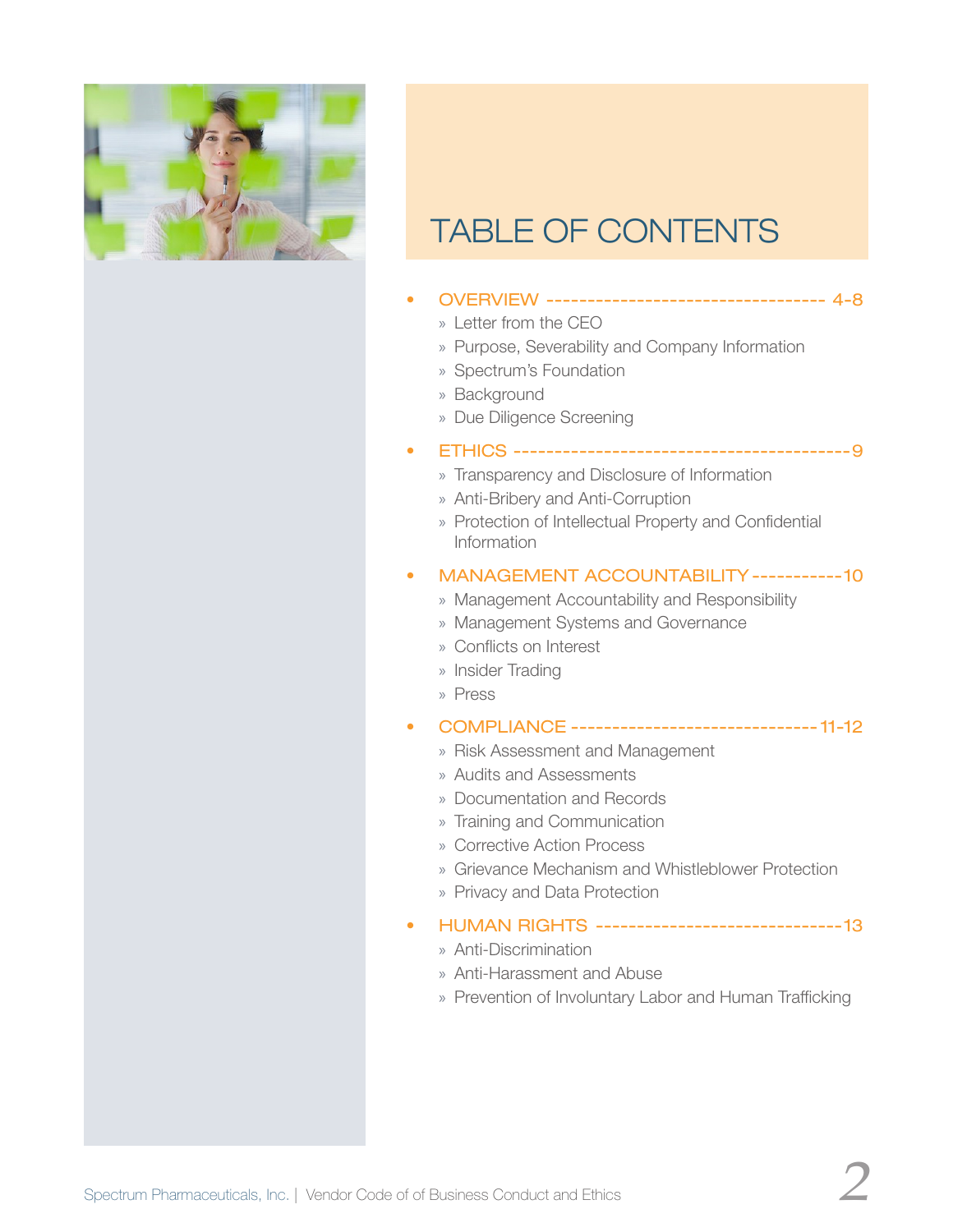

# TABLE OF CONTENTS

- LABOR----------------------------------------- 14
	- » Working Hours
	- » Wages and Benefits
	- » Performance Objectives with Implementation Plans and Measures
	- » Vendor Diversity and Inclusion

#### • HEALTH AND SAFETY------------------------- 15

- » Health and Safety Training and Communication
- » Occupational Health, Safety and Hazard Prevention
- » Emergency Prevention, Preparedness and Response
- » Incident Management
- ENVIRONMENT ----------------------------16-17
	- » Environmental Laws, Permits and Registrations
	- » Material Restrictions and Handling
	- » Pollution Prevention and Resource Reduction
	- » Waste Management Training
	- » Water
	- » Air
	- » Transporters and Haulers of Waste
	- » Hazardous Substance Management and Restriction
	- » Non-Hazardous Waste Management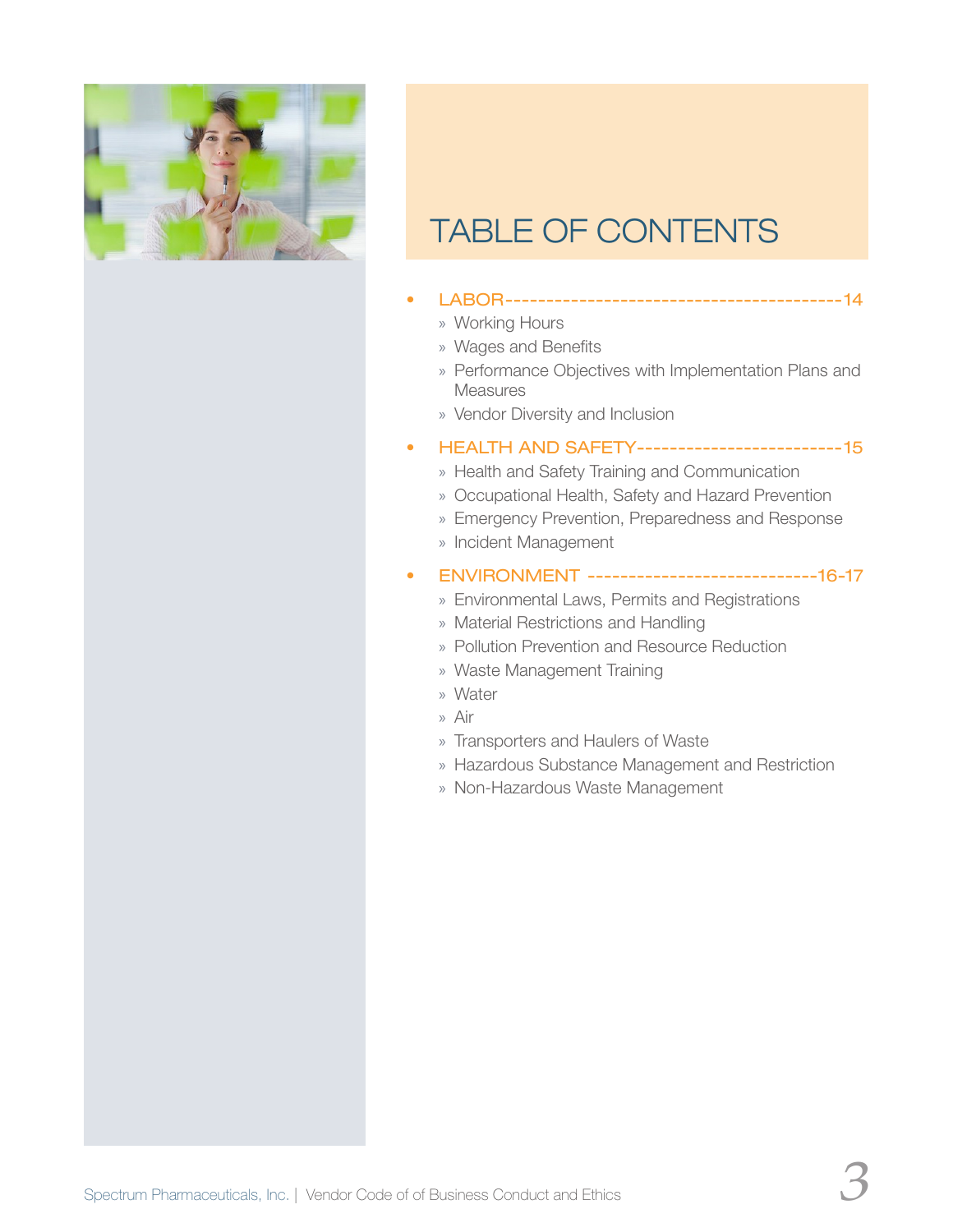

# LETTER FROM THE CEO

#### Dear Vendor,

It is with great pride and pleasure that I welcome you to partnering with Spectrum! Together, we do the work it takes to serve our patients, customers, and shareholders who all deserve our best. Each day you now have the opportunity to contribute to the noble cause of improving the lives of others. Spectrum is focused on the development and commercialization of innovative therapies within the realm of cancer, which has so many unmet needs. Cancer touches everyone. You now have the chance to affect the lives of many. Embrace that! Innovation comes from our people, both employees and partners, which leads to advancements and treatments that will help mankind. Your passion and collaborative efforts will lead to Spectrum's continued success. I encourage you to approach this partnership with pride and choose to be excellent at all that you do every day. Be accountable for and own your work. Never accept mediocrity in what you do. The outcome of your work is so important to others. Remember, our success is the sum of the work of all employees and partners together. What we do matters!

As employees and partners strive to meet Spectrum's goals, we must do so with the highest ethical standards of compliance with all applicable laws, rules and regulations. Honest, ethical and professional conduct remains fundamental to achieving the highest goals set for Spectrum.

We will advise you of significant changes to this Code when they occur. Spectrum is built on its people, both employees and partners, and we rely on you to consistently deliver the highest levels of productivity. I encourage you to speak with your Spectrum relationship manager about any questions, comments or concerns you have regarding this Code, or about your engagement in general. We encourage you to bring your questions, suggestions and complaints to our attention. Careful consideration will be given to each of these in our continuing effort to improve operations at Spectrum.

Welcome to your partnership with Spectrum!



Joseph W. Turgeon President and Chief Executive Officer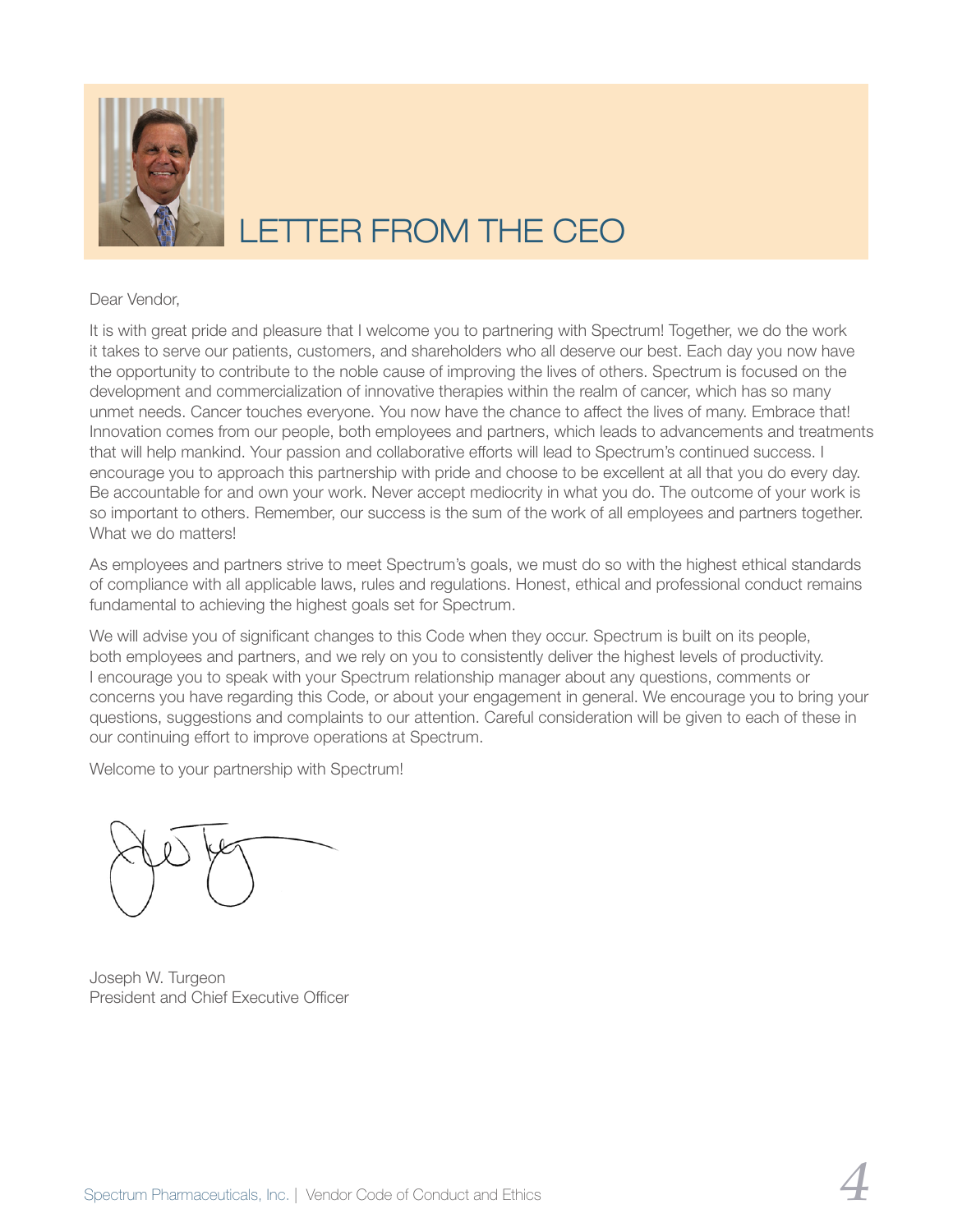

Spectrum Pharmaceuticals, Inc. (the "Company") has adopted this Vendor Code of Business Conduct and Ethics (the "Code") to acquaint Vendors with the Company and to provide a ready reference to answer most questions regarding expectations of conduct. This Code should not be considered all-inclusive, but rather a set of guidelines.

This Code should be kept throughout the duration of the goods or service engagement or until a new Code is provided. This Code can be changed by the Company at any time but can only be changed in writing by the CEO of the Company. Regardless of the date of engagement, Vendors are subject to any amendments, deletions, and changes to the Code.

# PURPOSE, SERVABILITY AND COMPANY **INFORMATION**

This Code should not be construed as creating any kind of "Vendor contract".

If any applicable laws have changed since the writing of this Code, and if any portion of this Code is determined to be unlawful or unenforceable because of such change or for any other reason, it shall not mean that the entire Code or any other provision in it is invalid.

#### **Company Headquarters:**

11500 Eastern Ave. Suite 240, Henderson NV, 89052

**Company Website:** www.sppirx.com

**Company Intranet Site:** http://mySpectrum/

#### **Important Phone Numbers:**

Corporate Office - Nevada: (702) 835-6300

**Fax:** (702) 260-7405

**Anonymous Compliance Helpline:** (844) 587-1660

As of the effective date this Code the following persons held corresponding positions set forth below. These positions are identified as they are referenced within the contents of the Code. Positions and Employees may change at any time, as needed.

**President and Chief Executive Officer:** Joseph W. Turgeon

**Chief Operating Officer:** Thomas J. Riga

**Chief Compliance Officer:** compliance@sppirx.com

**Chief Information Officer:** IT@sppirx.com

**Human Resources/Benefit Coordinator:** humanresources@sppirx.com

**Payroll Administrator:** payroll@sppirx.com

**Legal Department:** legal@sppirx.com

**Safety Manager:** facilities@sppirx.com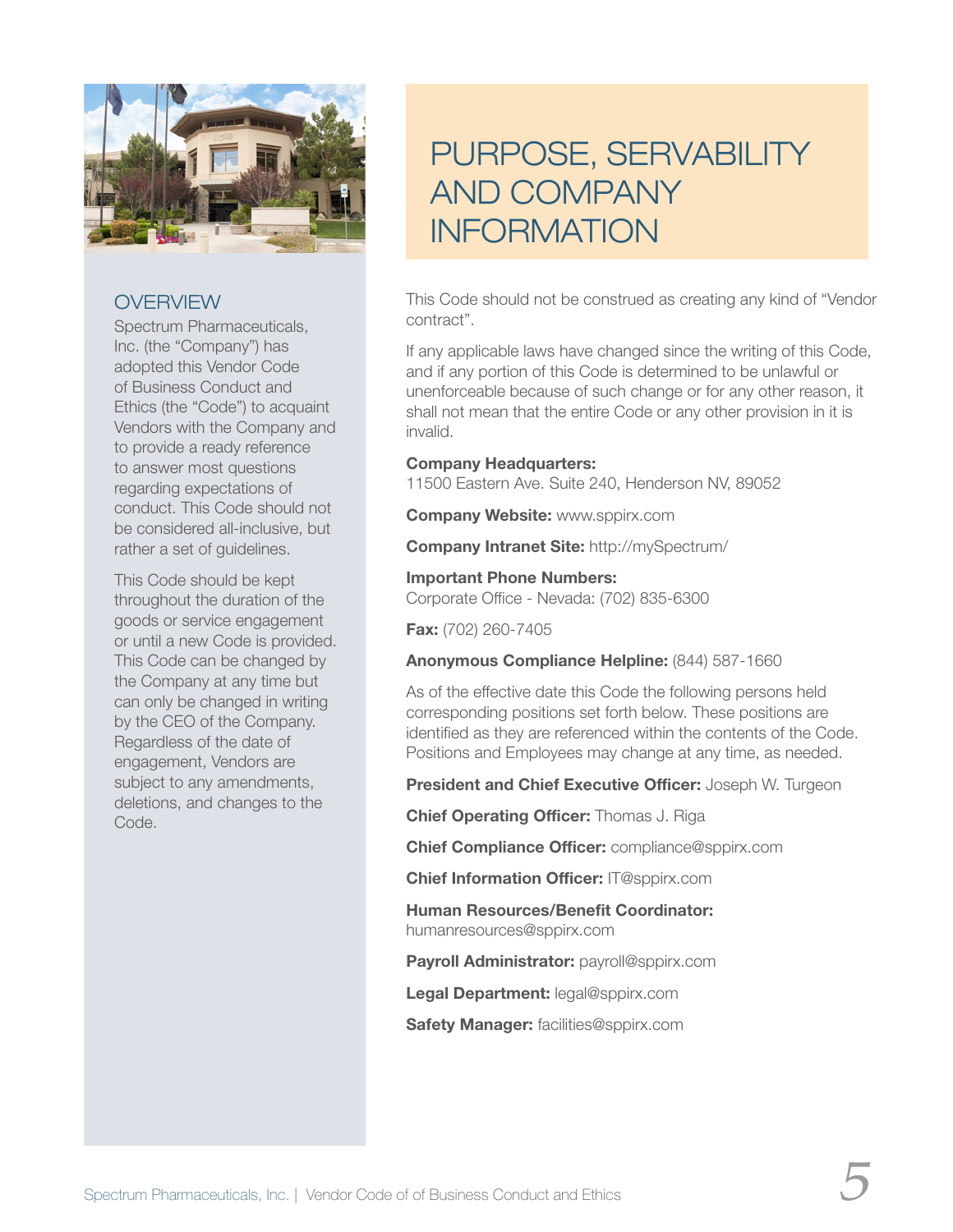

Spectrum's foundation is built on strong ethical principles and values which reflect our commitment to conducting business with honesty, fairness and integrity; whereby we avoid doing anything that could even suggest impropriety in any of our dealings.

# SPECTRUM'S FOUNDATION

# MISSION:

At Spectrum Pharmaceuticals Inc., we bring the expertise and passion for excellence of our team to acquire, develop and commercialize novel and targeted pharmaceuticals for unmet medical needs while building value for our shareholders.

# VALUES:

Small Company Spirit, Patient Focus, People, Integrity and Quality.

# COMMITMENT TO EXCELLENCE:

Each of us is committed to excellence in everything we do. We know that each of us has the power to make a difference at our Company every day. Each and every one of us brings a unique skill and voice that is critical to the success of our Company. Understanding this, we strive every day to help our Company achieve this mission.

# CORE PRINCIPLES:

Spectrum abides by the following core principles:

- 1. We will use all lawful and ethical means possible to bring our therapy options to the right patients, in the right way.
- 2. We will be personally responsible to understand and adhere to the letter and spirit of all laws and company policies that pertain to our daily business.
- 3. We will partner only with healthcare professionals, suppliers and other business partners who share our commitment to understand and uphold the laws and regulations that apply to our operations.
- 4. We will respect and protect the dignity and privacy of patients, healthcare professionals and their staff, business partners, competitors and our fellow employees.
- 5. We will promptly and cooperatively report without fear of retaliation any behavior contrary to these principles to management, the Compliance Department or the Compliance Helpline.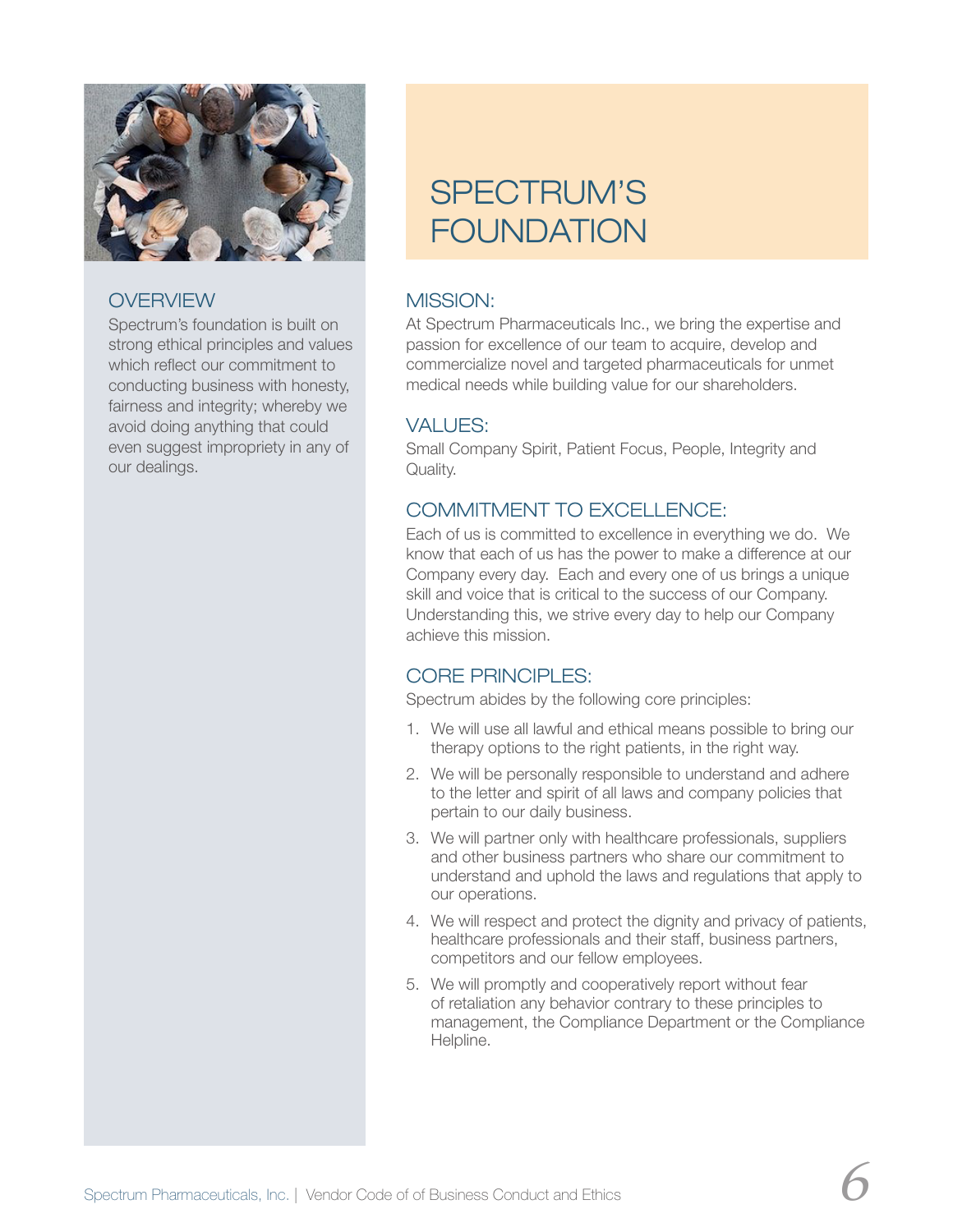

Spectrum defines "Vendor" (aka Third Party) as any individual that is not employed by Spectrum or its affiliated entities, or an entity that is not majority owned by Spectrum or its affiliated entities.

The Spectrum Vendor Code of Business Conduct and Ethics (the Code) describes Spectrum's preferences with respect to Vendor conduct. Spectrum prefers for Vendors to act in accordance with the Code, including aligning guidelines, policies and practices, and communicating and enforcing the Code provisions throughout their organization and across their supply chain, including to subvendors and sub-contractors.

# BACKGROUND

Spectrum strives to work with Vendors that: 1) act with integrity and demonstrate a commitment to legal, ethical, safe, fair and environmentally responsible business practices and 2) operate in compliance with all applicable laws, rules and regulations within the geographies in which they operate.

Spectrum does not condition Vendor goods and service engagements upon any explicit or implicit agreement or understanding to use, purchase, order, refer, recommend, arrange, prescribe, provide formulary status for, or dispense any Spectrum product. Vendor goods and service engagements may never be used to reward past purchases or recommendations or encourage the potential for future purchases or recommendations to use Spectrum products.

In instances where standards outlined in the Code differ from local laws, Spectrum prefers Vendors should respect these standards within the framework of the applicable local laws. Spectrum prefers Vendors that are open and cooperative with the regulators and comply with the global and local jurisdictional requirements.

This Code sets forth Spectrum's preferences for current and future vendors. Spectrum prefers all new and existing vendors to aspire to make continuous improvements to their businesses as noted herein across ethical, human and labor rights, vendor diversity and inclusion, and environmental areas.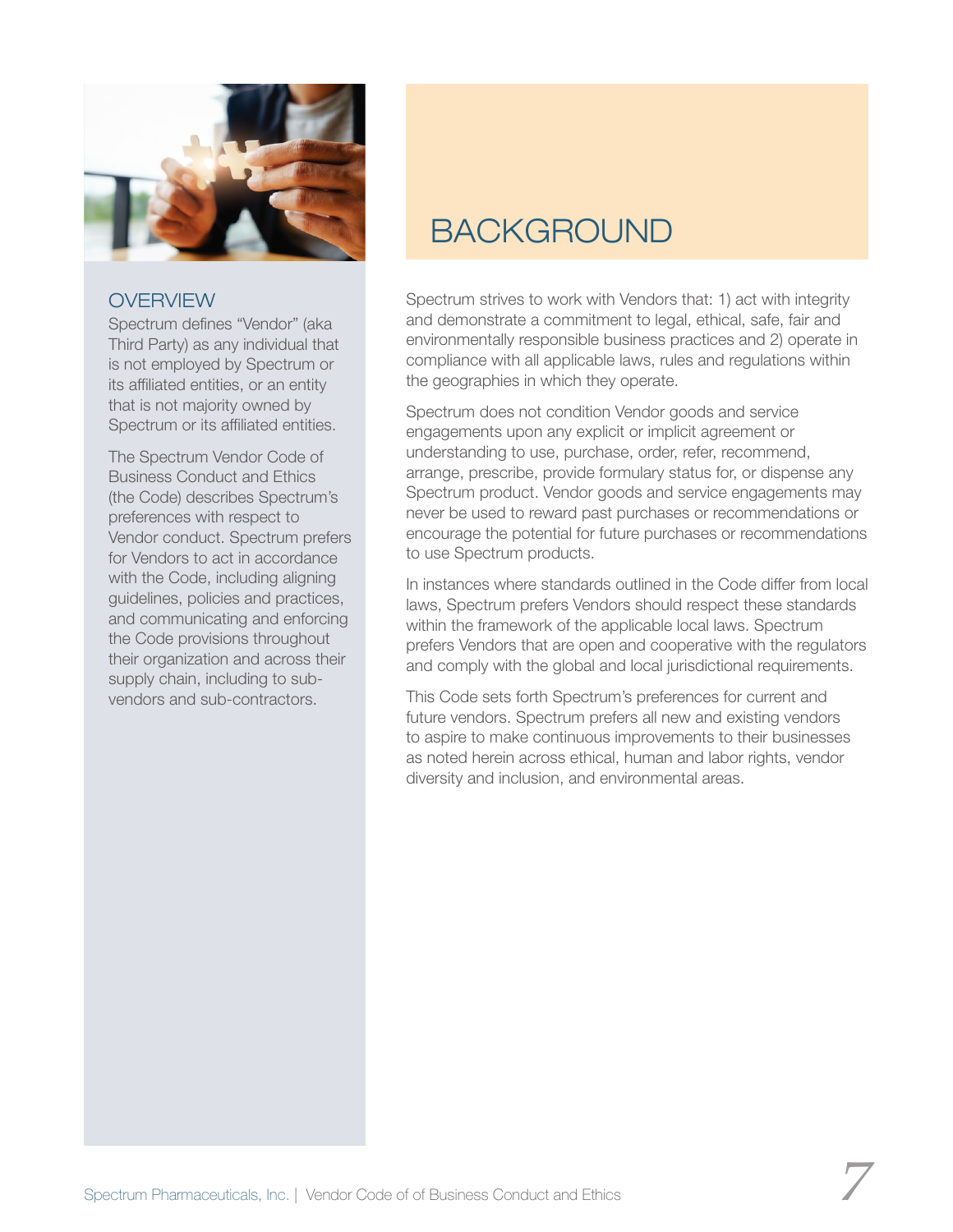

Spectrum makes a conscious and concerted effort to only contract with Vendors that conduct business with the highest ethical standards and maintain compliance with all applicable laws, rules and regulations. Each proposed Vendor undergoes a rigorous due diligence screening prior to being offered a contract.

# DUE DILIGENCE **SCREENING**

Only entities that are in good standing and have not, for example, been excluded, debarred, or otherwise sanctioned by federal, state, or local law enforcement, regulatory, licensing, or medical review agencies or boards, are eligible for engagement for bona fide services. Spectrum will not knowingly contract with or conduct business with a Debarred/Excluded Person or any other entity that is not in good standing.

Spectrum prefers for Vendors" to immediately self-disclose any information that might preclude their involvement in Spectrum business operations. This includes restrictions preventing their involvement in federal government programs or government contracts, debarment, exclusion, sanction, suspension or other events that makes a Debarred/Excluded Person or makes a Vendor otherwise not in good standing.

All Spectrum contracts entered into with a Vendor require the Vendor to disclose, immediately, any debarment, exclusion, suspension or other event that makes the Vendor a Debarred/ Excluded Person or makes a Vendor otherwise not in good standing.

If Spectrum is notified or otherwise informed that an existing Vendor (contracted) is a Debarred/Excluded Person or a Vendor otherwise not in good standing, Spectrum shall terminate the engagement.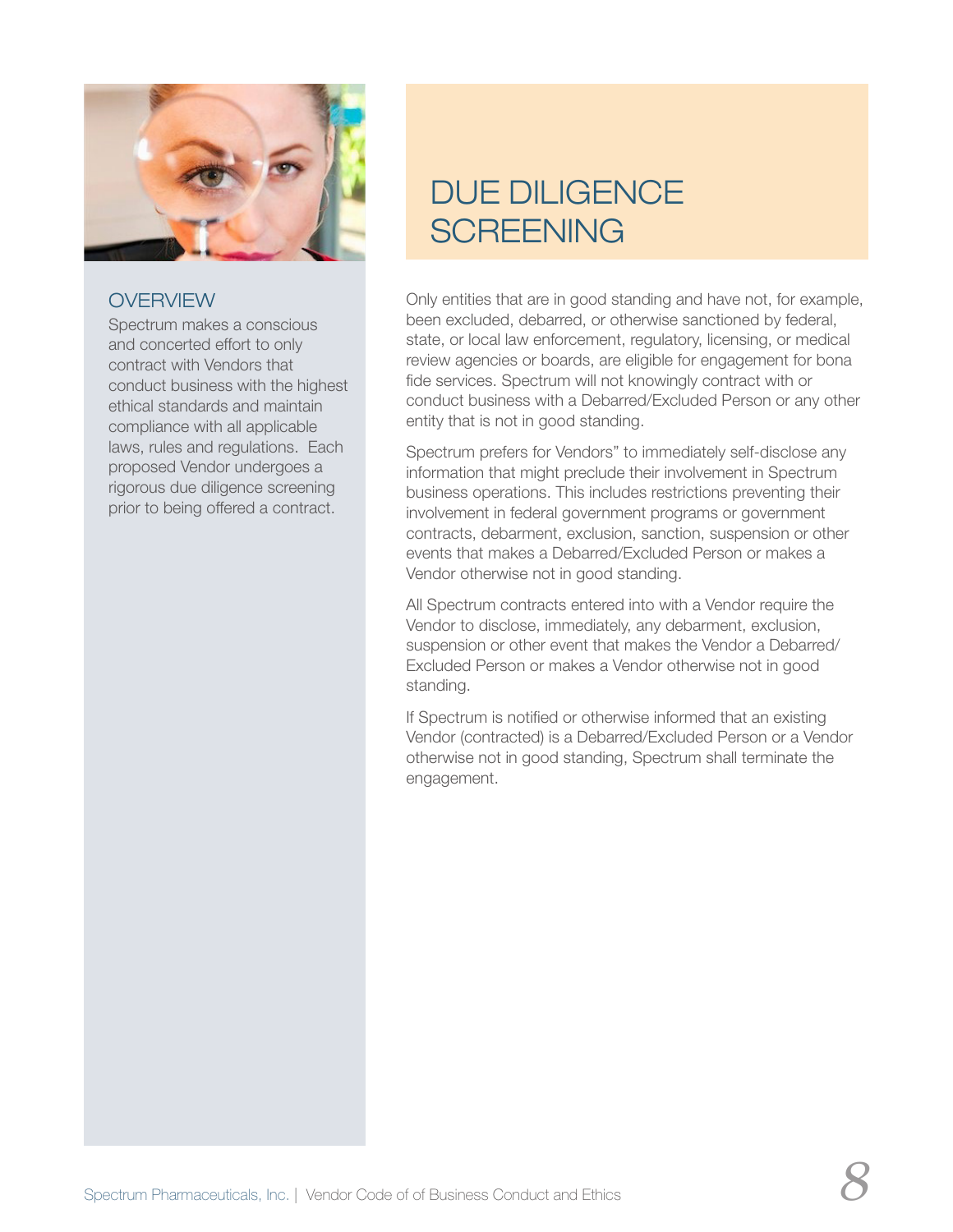

Spectrum expects the highest standards of ethical conduct in all our endeavors, including work conducted by employees and Vendors alike.

Spectrum prefers to work with Vendors that conduct business with the highest ethical standards and in compliance with all applicable laws, rules and regulations.

# **FTHICS**

# SPECTRUM PREFERS TO WORK WITH VENDORS WHO STRIVE TO:

### Transparency and Disclosure of Information

- Record and report all business information honestly, accurately and without falsification or misrepresentation.
- Create, retain and dispose of business records in full compliance with all applicable legal and regulatory requirements.
- Be honest, direct and truthful in discussions with regulatory agency representatives and government officials.

#### Anti-Bribery and Anti-Corruption

- Comply with all applicable anti-corruption laws, including but not limited to the U.S. Foreign Corrupt Practices Act (FCPA) and the UK Bribery Act.
- Not directly or indirectly give, offer or accept anything of value to obtain or retain business or favored treatment, to influence actions or to obtain an improper advantage for Spectrum, itself, or any third-party.

### Protection of Intellectual Property and Confidential Information

- Respect Spectrum's intellectual property rights and safeguard confidential information.
- Manage technology and know-how in a manner that protects intellectual property rights.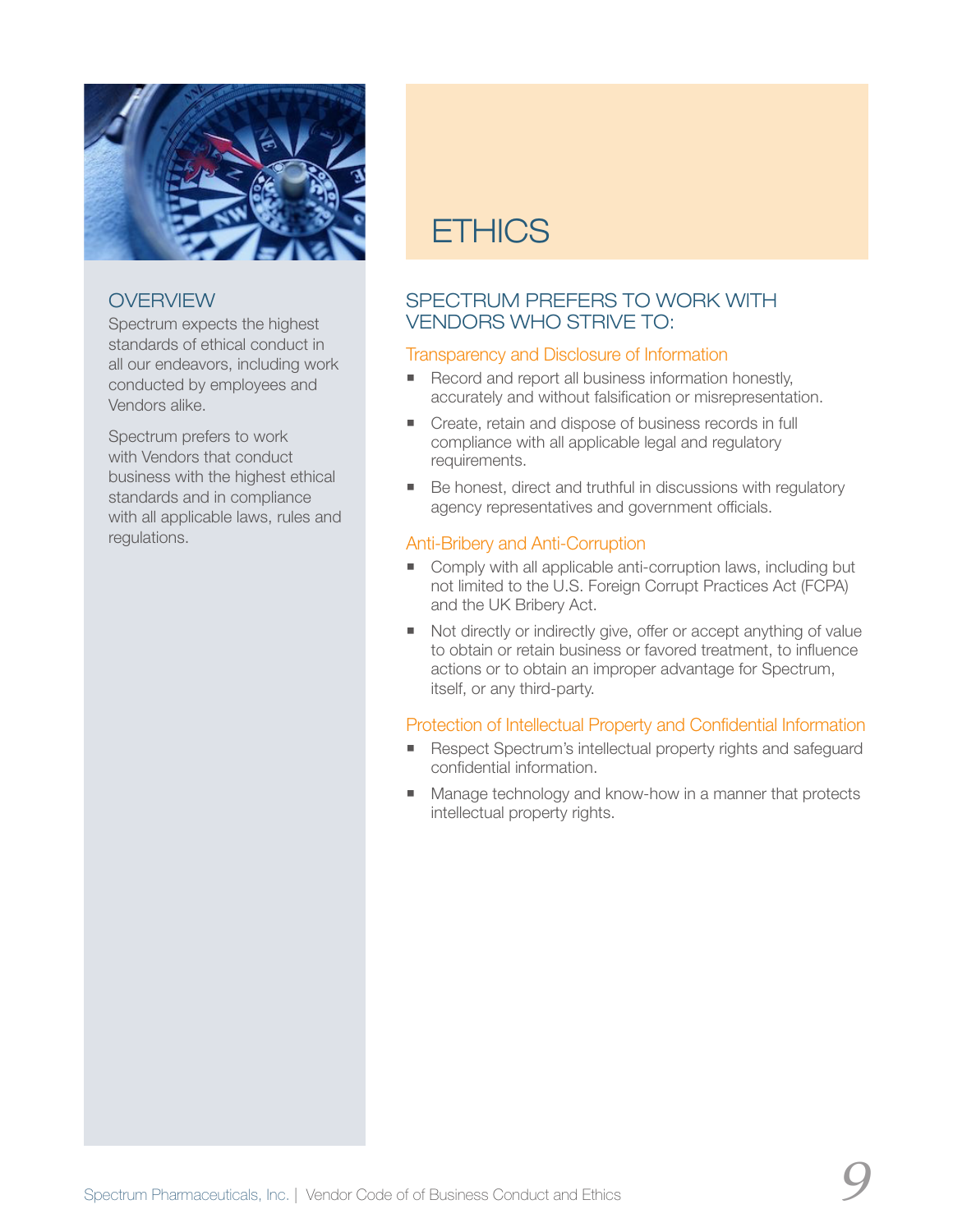

Spectrum is committed to holding both employees and Vendors accountable to their actions.

Spectrum prefers to work with Vendors that implement or maintain, as applicable, a management system that facilitates compliance the law, identification and mitigation of related operational risks and facilitates continuous improvement.

# MANAGEMENT **ACCOUNTABILITY**

# SPECTRUM PREFERS TO WORK WITH VENDORS WHO STRIVE TO:

### Management Accountability and Responsibility

I Identify company representatives responsible for ensuring implementation and periodic review of its management systems.

### Management Systems and Governance

Institute effective management systems that utilize the best available techniques and practices to continuously improve performance.

# Conflicts of Interest

■ Avoid the appearance of or actual improprieties or conflicts of interest.

#### Insider Trading

**Avoid insider trading by not buying or selling Spectrum** or another company's securities when in possession of information about Spectrum or another company that is not available to the investing public and that could influence an investor's decision to buy or sell the security.

#### Press

Not communicate to the press on behalf of Spectrum unless expressly authorized in writing to do so by Spectrum.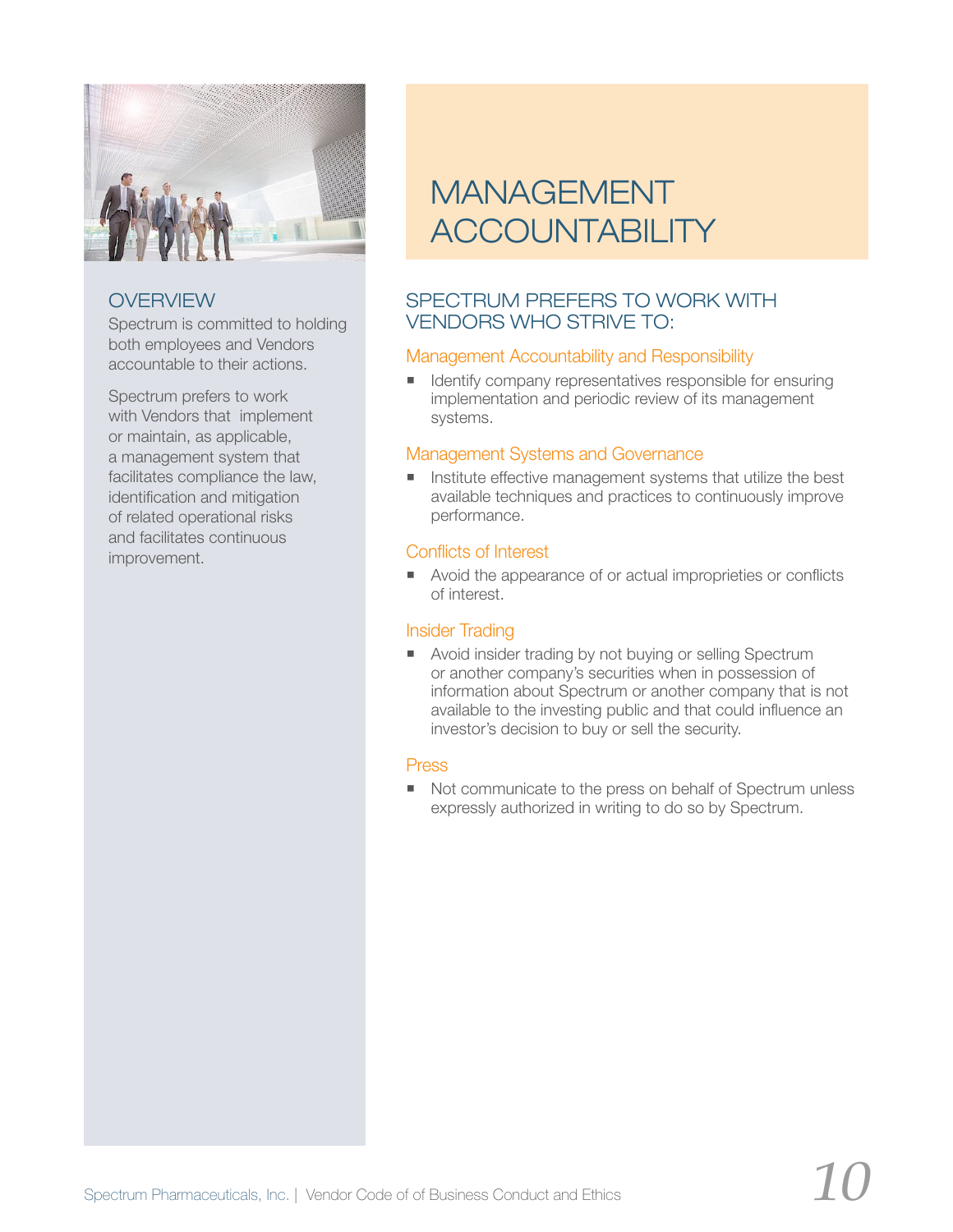

Spectrum is committed to maintaining a Compliance & Ethics Program that abides by the Office of the Inspector General's (OIG) Compliance Program Guidance for Pharmaceutical Manufacturers to promote the prevention, detection and resolution of problems.

Spectrum prefers to work with Vendors that maintain a Compliance & Ethics Program that abides by the OIG guidance.

# **COMPLIANCE**

# SPECTRUM PREFERS TO WORK WITH VENDORS WHO STRIVE TO:

### Risk Assessment and Management

- Develop and maintain a process to identify risks associated with its operations;
- Determine the relative significance of each risk; and
- **IDED** Implement appropriate procedures and controls to control the identified risks.

#### Audits and Assessments

- **Perform periodic evaluations of its facilities and operations,** and the facilitations and operations of its subcontractors and net-tier suppliers to ensure compliance with this Code and the law.
- **Permit Spectrum and/or a third-party designated by** Spectrum to periodically evaluate vendors' facilities and operations, and those of its subcontractors and net-tier suppliers, to the extent they are providing goods or services to Spectrum, for Spectrum's benefit, or for the use in Spectrum's products

#### Documentation and Records

- Maintain processes to identify, understand and implement applicable laws and regulations and requirements of this Code.
- **Maintain documents and records to ensure regulatory** compliance.

### Training and Communication

- Develop and maintain management and worker training programs to facilitate proper implementation of its policies and procedures and to fulfill vendors' continuous improvement objectives.
- **Maintain a process for communicating clear and accurate** information about its performance, practices, policies and expectations to its workers, next-tier suppliers and customers.
- Maintain an ongoing process to obtain feedback on its practices related to this Code and to foster continuous improvement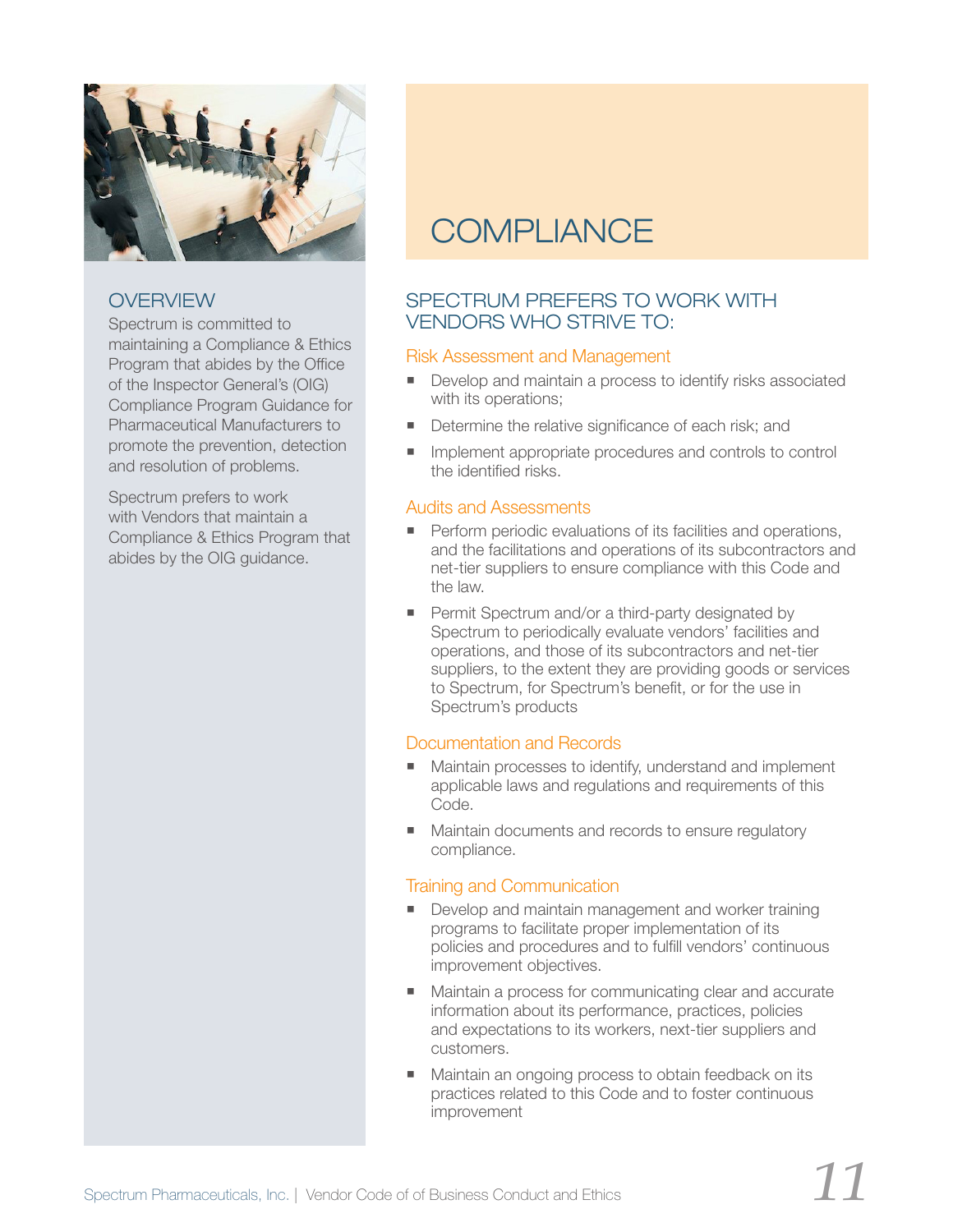

Spectrum is committed to maintaining a Compliance & Ethics Program that abides by the Office of the Inspector General's (OIG) Compliance Program Guidance for Pharmaceutical Manufacturers to promote the prevention, detection and resolution of problems.

Spectrum prefers to work with Vendors that maintain a Compliance & Ethics Program that abides by the OIG guidance.

# COMPLIANCE (CONT'D)

# Corrective Action Process

■ Maintain a process for timely correction of any deficiencies or violations identified by an internal or external audit, assessment, inspection, investigation or review.

### Grievance Mechanism and Whistleblower Protection

**Ensure workers have a mechanism to report grievances that** facilitates open communication between management and worker, without the fear of retaliation. Such mechanism should include an anonymous complaint mechanism.

# Privacy and Data Protection

- **Protect confidential information in accordance with their** contractual obligations.
- Adopt and maintain processes to provide reasonable protections for personal, proprietary and confidential information, including information that they access, receive or process on behalf of Spectrum.
- Recognize that unauthorized use or disclosure of such information may have personal, legal, reputational and financial consequences for the vendor, individuals whose personal information may be implicated, and for Spectrum.
- **Comply with all applicable privacy/data protection and** information security laws and regulations.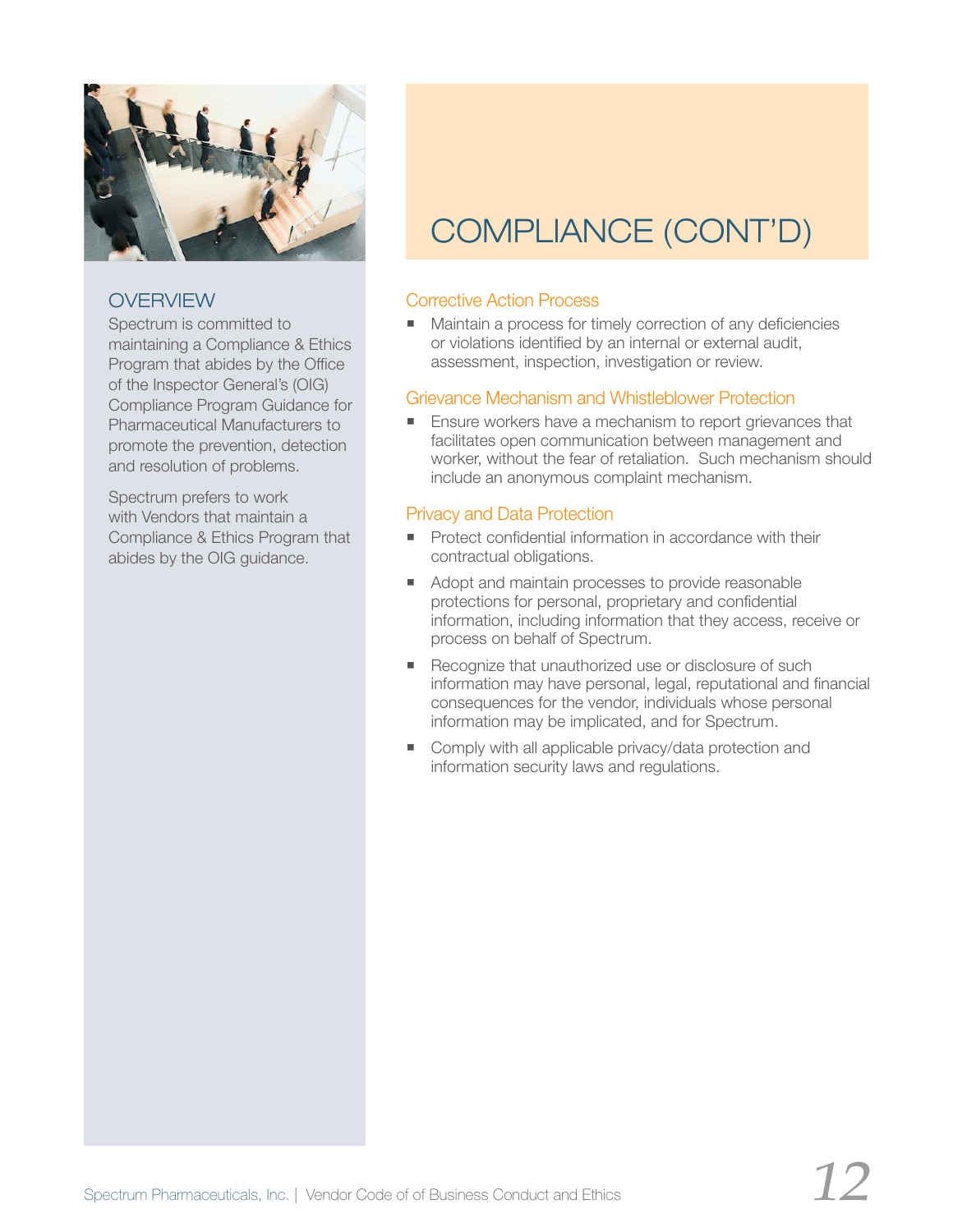

Spectrum is committed to protecting human rights.

Spectrum prefers to work with Vendors that:

- Create a workplace that respects each workers' human rights including personal dignity and individual worth.
- Uphold the highest standards of human rights and have applicable policies and practices that apply to all workers, suppliers and their supply chains, including migrant and temporary workers.
- $\blacksquare$  Comply with the spirit, as well as the letter, of regulations and laws in the jurisdictions in which we operate(e.g., Universal Declaration of Human Rights and the International Labor Organization (ILO) Core Conventions).

# HUMAN RIGHTS

# SPECTRUM PREFERS TO WORK WITH VENDORS WHO STRIVE TO:

#### Anti-Discrimination

Not discriminate against any worker in hiring, compensation, access to training, promotion, termination and/or retirement based on age, disability, ethnicity, gender, marital status, national origin, political affiliation, race, religion, sexual orientation, gender identity or expression, union membership, pregnancy, veteran status or any other status protected by country law.

#### Anti-Harassment and Abuse

- Commit to a workplace free of harassment and physical discipline or abuse.
- Not threaten workers with, or subject them to, harsh or inhumane treatment, including but not limited to verbal abuse and harassment, psychological harassment, mental and physical coercion, sexual harassment, or any other forms of intimidation.

### Prevention of Involuntary Labor and Human Trafficking

- Respect and promote human rights in accordance with the United Nations Guiding Principles on Business and Human Rights.
- **Ensure all work is voluntary.**
- Not traffic persons or use any form of slave, forced, bonded, indentured, or prison labor.
- **Ensure worker access to work-related documents. Vendors** are discouraged from requiring workers to lodge "deposits", holding employee identity or immigration papers (including by not limited to passports or work permits), or destroying, concealing, confiscating or otherwise denying worker's access to such documents. Ensure workers are free to resign their employment in accordance with local and national laws or regulations without unlawful penalty.

Vendors who employ workers who are not a national of the country in which the work is taking place, and who were brought into that country for the purpose of working for the vendor, should provide return transportation to the worker's origin, or reimburse the worker for the cost of such trip upon the end of employment.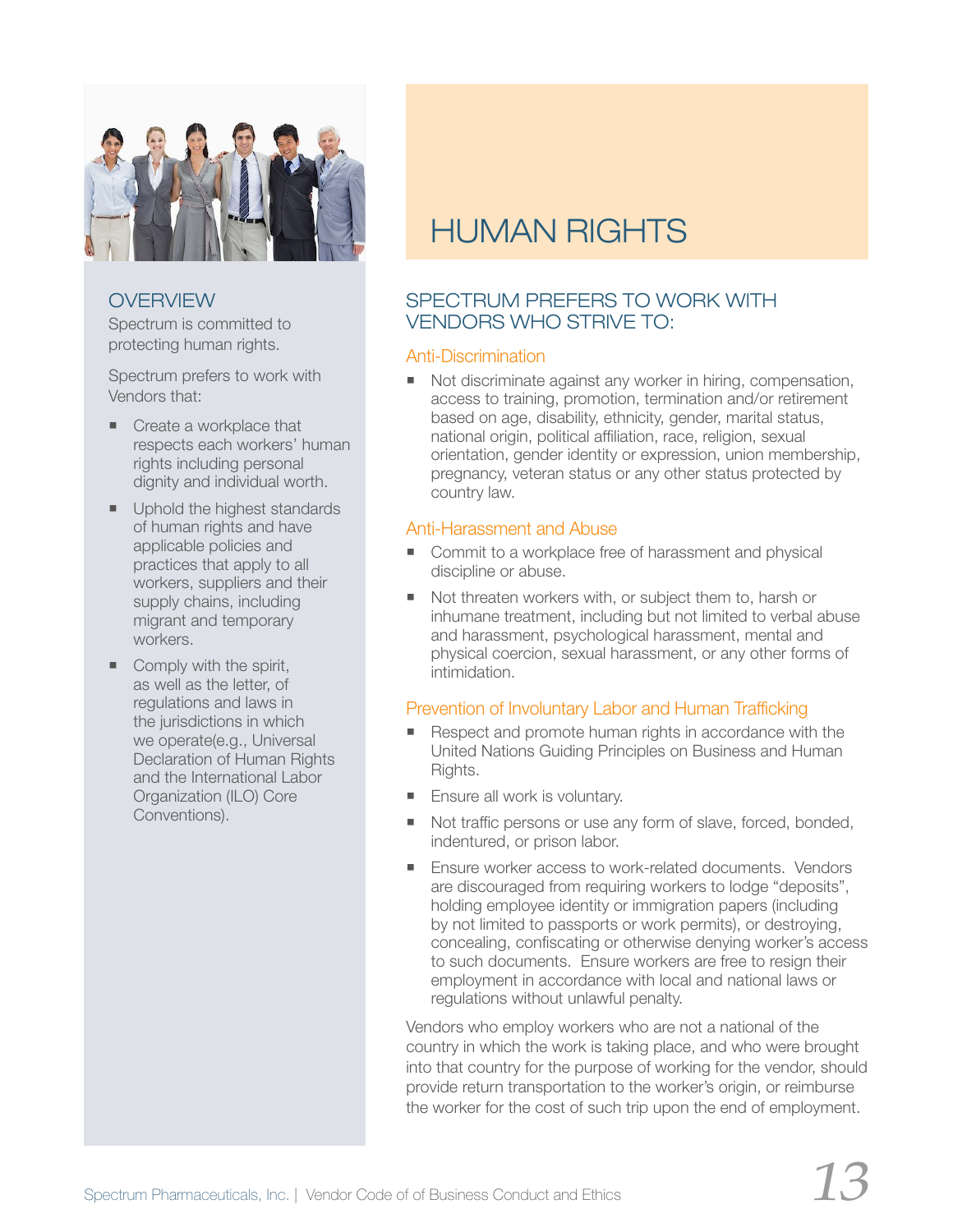

Spectrum believes all workers in the supply chain deserve a fair and ethical workplace.

# LABOR

# SPECTRUM PREFERS TO WORK WITH VENDORS WHO STRIVE TO:

# Working Hours

Follow all applicable laws and regulations with respect to working hours and days of rest, meal breaks, and overtime.

#### Wages and Benefits

**Provide wages and benefits that meet or exceed the** requirements of local law.

#### Performance Objectives with Implementation Plans and **Measures**

■ Maintain written standards, performance objectives, targets and implementation plans, including periodic assessments of the performance against those objectives.

### Vendor Diversity and Inclusion

Take proactive steps to provide a full Spectrum of businessesbased on the ownership structure (for example, women owned, locally owned), scale (for example, small or medium enterprise) or nature of the enterprise (for example, social enterprise)- with the opportunity to compete on a fair and equal basis for business.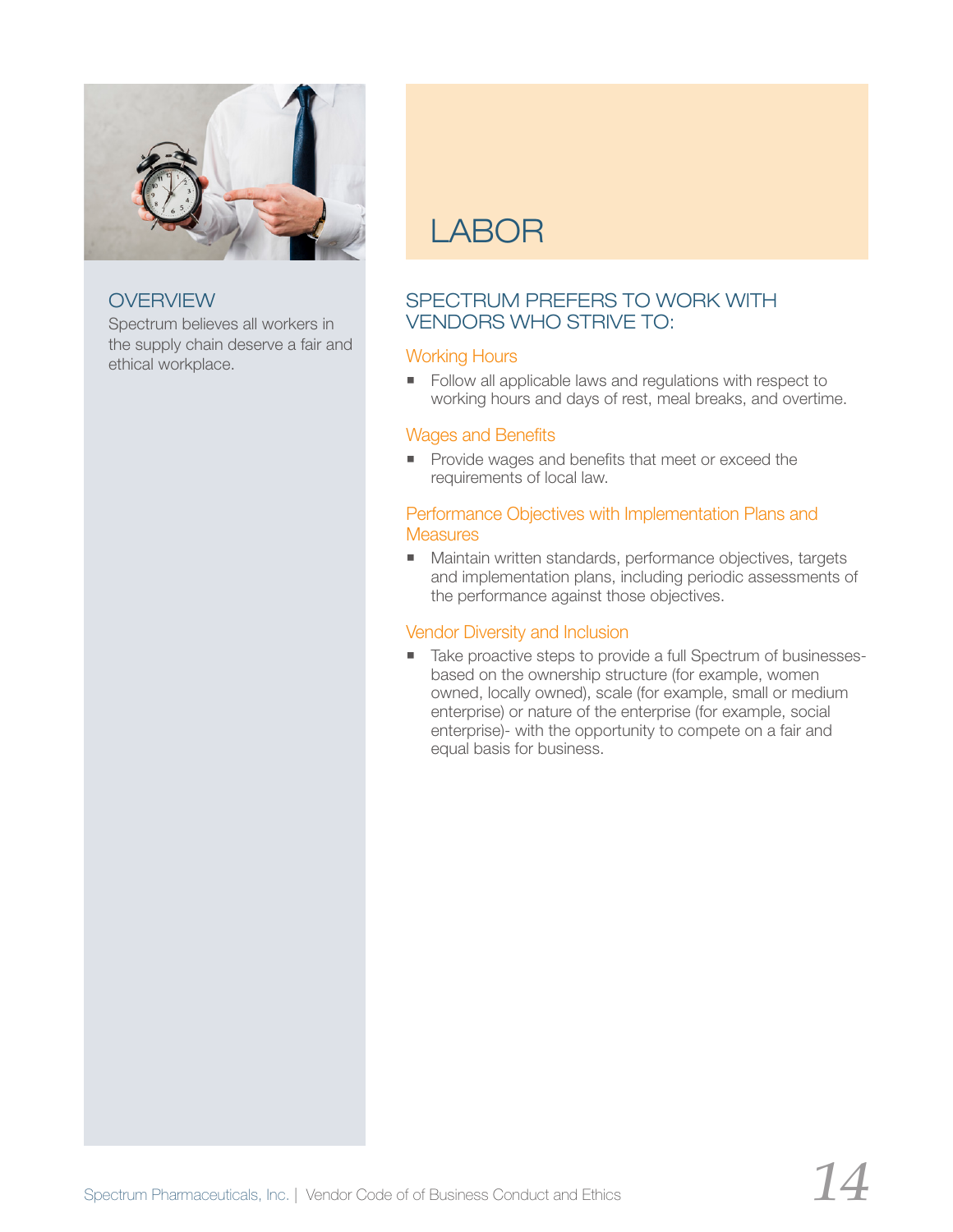

Spectrum is committed to ensuring worker health, safety and well-being.

Spectrum prefers working with Vendors who provide and maintain a safe work environment and integrate sound health and safety management practices into its business, including those applicable to the areas of occupational safety, emergency preparedness, occupational injury and illness, industrial hygiene, physically demanding work, machine safeguarding, sanitation, food and housing.

# HEALTH AND SAFETY

# SPECTRUM PREFERS TO WORK WITH VENDORS WHO STRIVE TO:

### Health and Safety Training and Communication

- **Provide workers with appropriate workplace health and safety** training in their primary language, including safety information relating to hazardous materials.
- **Prominently display health and safety information throughout** their facilities.

### Occupational Health, Safety and Hazard Prevention

- Identify, evaluate and manage occupational health and safety hazards through a prioritized process of hazard elimination, engineering controls and/or administrative controls.
- Provide workers with job-related, appropriately maintained personal protective equipment and instruction on its proper use.

### Emergency Prevention, Preparedness and Response

- **If** Identify and assess potential emergency situations. For each situation, vendors should develop and implement emergency plans and response procedures that minimize harm to life, environment and property.
- To the extent that the Vendor transports goods for Spectrum into the United States, Vendors should comply with the C-TPAT (Customs-Trade Partnership Against Terrorism) security procedures on the U.S. Customs website at www. cbp.gov (or other website established for such purpose by the U.S. government).

#### Incident Management

- Have a system for workers to report health and safety incidents and near-misses, as well as a system to investigate, track and manage such reports.
- **Implement corrective action plans to mitigate risks, provide** necessary medical treatment and facilitate workers' return to work.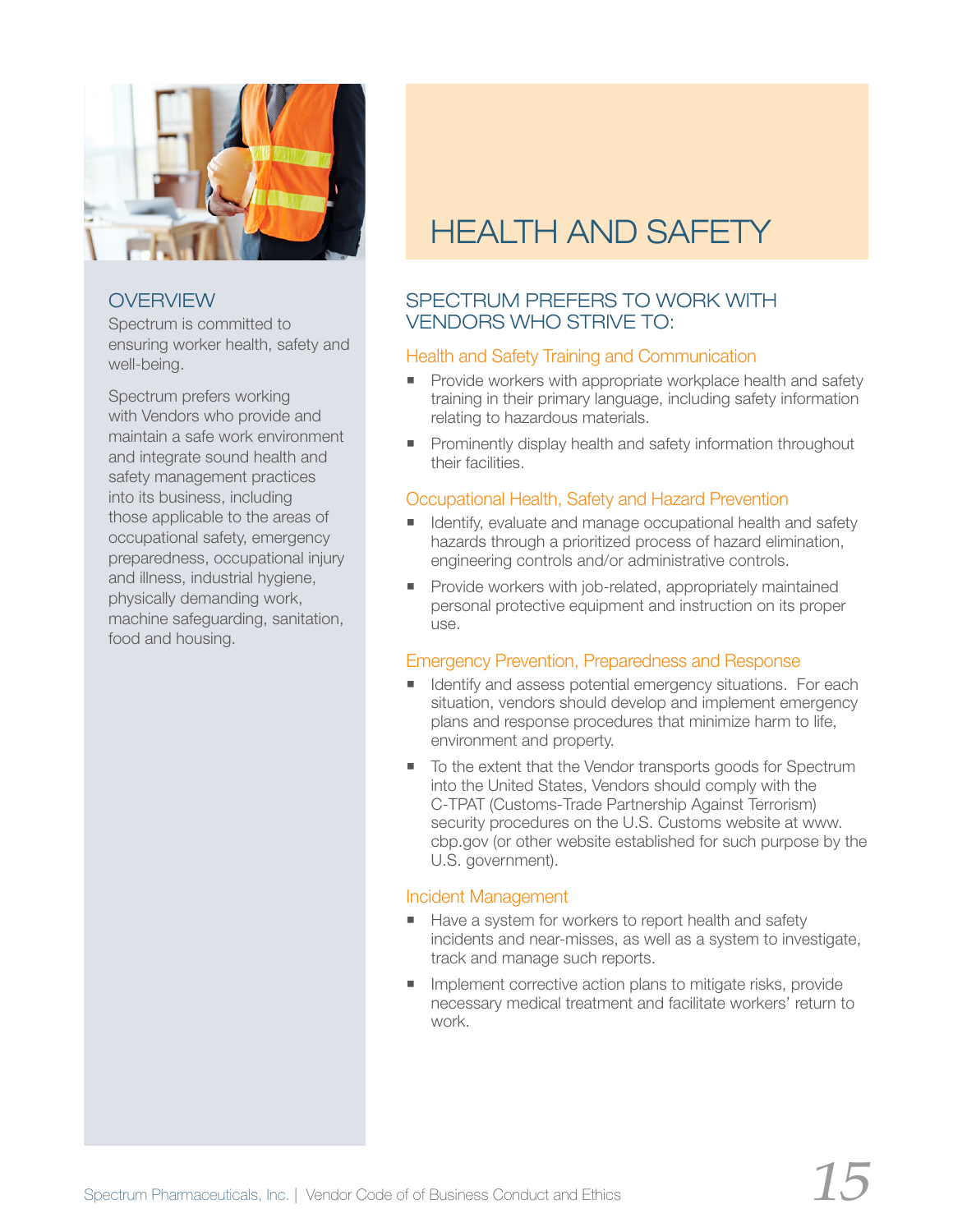

Spectrum is committed to protecting the environment.

Spectrum prefers to work with Vendors that:

- Respond to challenges posed by climate changes and work toward protecting the environment.
- **Minimize or eliminate waste** across their operations and those of their suppliers.

# ENVIRONMENT

# SPECTRUM PREFERS TO WORK WITH VENDORS WHO STRIVE TO:

### Environmental Laws, Permits and Registrations

- Comply with all applicable environmental laws and regulations regarding hazardous materials, air emissions, waste and wastewater discharges, including the manufacture, transportation, storage, disposal and release to the environment of such materials.
- I Identify the chemicals or other materials being released that pose a threat to the environment and manage them appropriately to ensure their safe handling, movement, storage, use, recycling or reuse and disposal.
- Obtain, keep current and comply with all required environmental permits and follow the operational and reporting requirements of such permits.

#### Material Restrictions and Handling

 Ensure all materials used by comply with applicable rules, laws and regulations regarding the prohibition or restriction of specific substances to ensure safe and responsible handling, storage and disposal.

### Pollution Prevention and Resource Reduction

- Reduce energy, water and natural resource consumption by implementing conservation and substitution measures.
- **Minimize hazardous substances, consumption by** implementing reduction and substitution measures.

### Waste Management Training

**Ensure all workers who handle hazardous and non-hazardous** waste are properly trained on how to deal with substances and the potential hazards the material presents if mismanaged or released to the worker and environment.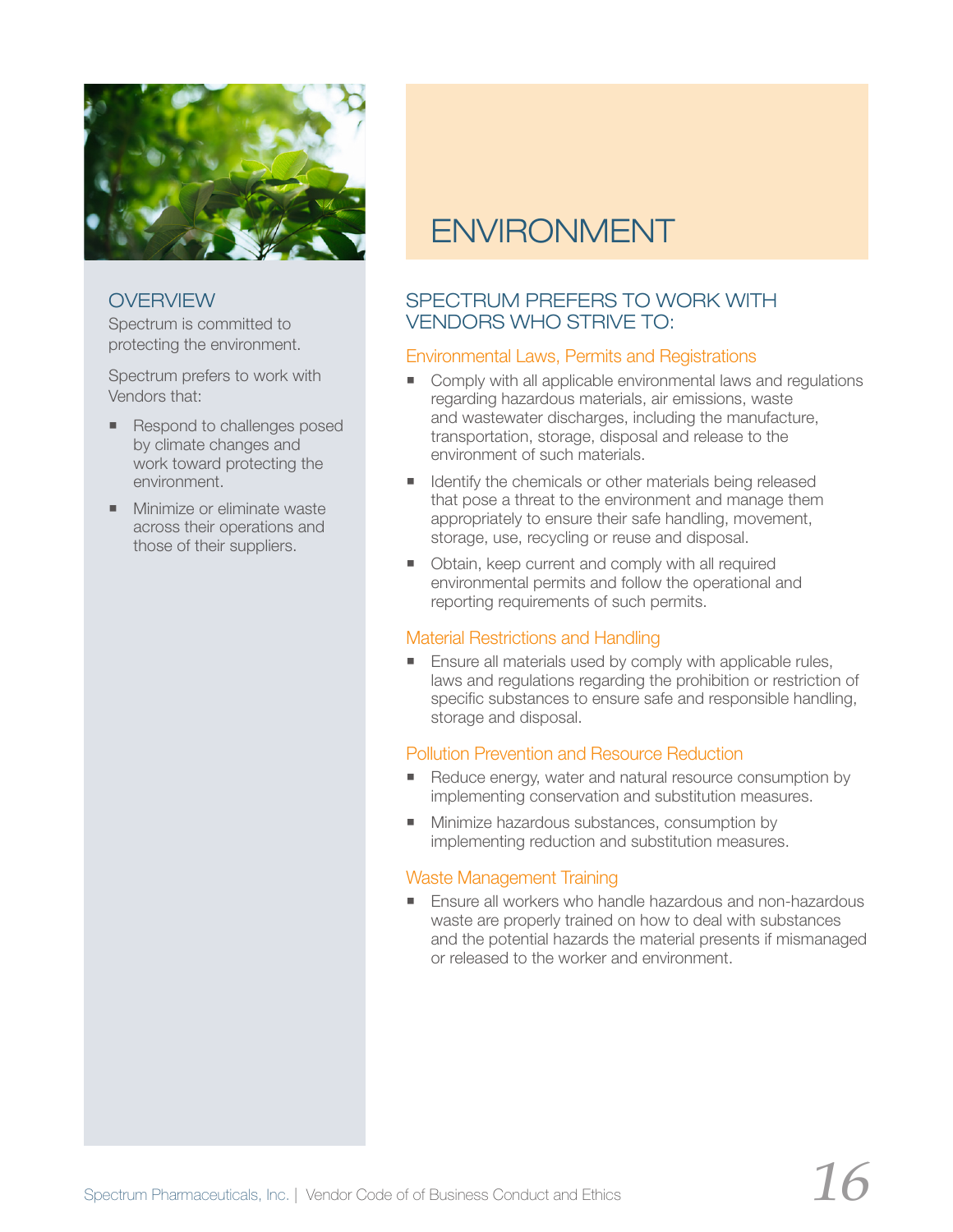

Spectrum is committed to protecting the environment.

Spectrum prefers to work with Vendors that:

- Respond to challenges posed by climate changes and work toward protecting the environment.
- **Minimize or eliminate waste** across their operations and those of their suppliers.

# ENVIRONMENT (CONT'D)

### **Water**

- Take steps to conserve, reduce use of and reuse water in their own operations.
- Manage water resources to ensure their operations do not prevent access to sufficient safe water for all users in surrounding communities, including those both up and downstream from their facilities.
- **Implement a systematic approach to identify, control and** reduce wastewater produced by its operations.
- Conduct routine monitoring of the performance of its wastewater treatment systems.
- **Inplement a systematic approach to prevent contamination** of stormwater runoff. Vendors shall prevent illegal discharges and spills from entering storm drains.

#### Air

- Identify, manage, reduce and responsibly control air emissions emanating from its operations that pose a hazard to the environment.
- Conduct routine monitoring of the performance of its air emission control systems.
- **Establish greenhouse gas (GHG) emission reduction targets** and select low-GHG products and services, where relevant.

### Transporters and Haulers of Waste

■ Only use permitted transporters and haulers that have a positive record of operating safely and complying with applicable transportation laws and best management practices.

#### Hazardous Substance Management and Restriction

**Implement a systematic approach to identify, manage, reduce** and responsibly dispose of or recycle hazardous substances.

#### Non-Hazardous Waste Management

**Inplement a systematic approach to identify, manage, reduce** and responsibly dispose of or recycle non-hazardous waste.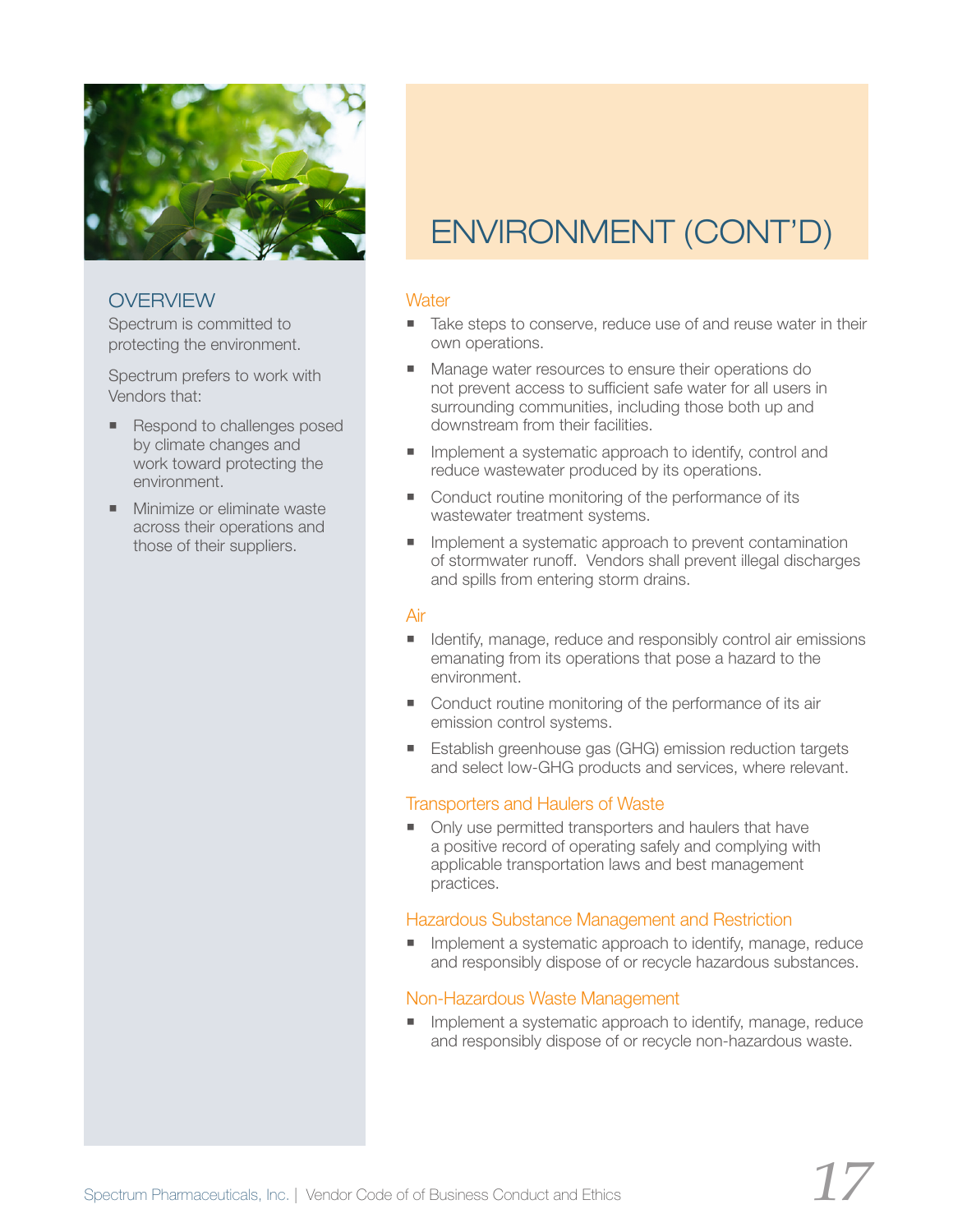



www.sppirx.ethicspoint.com